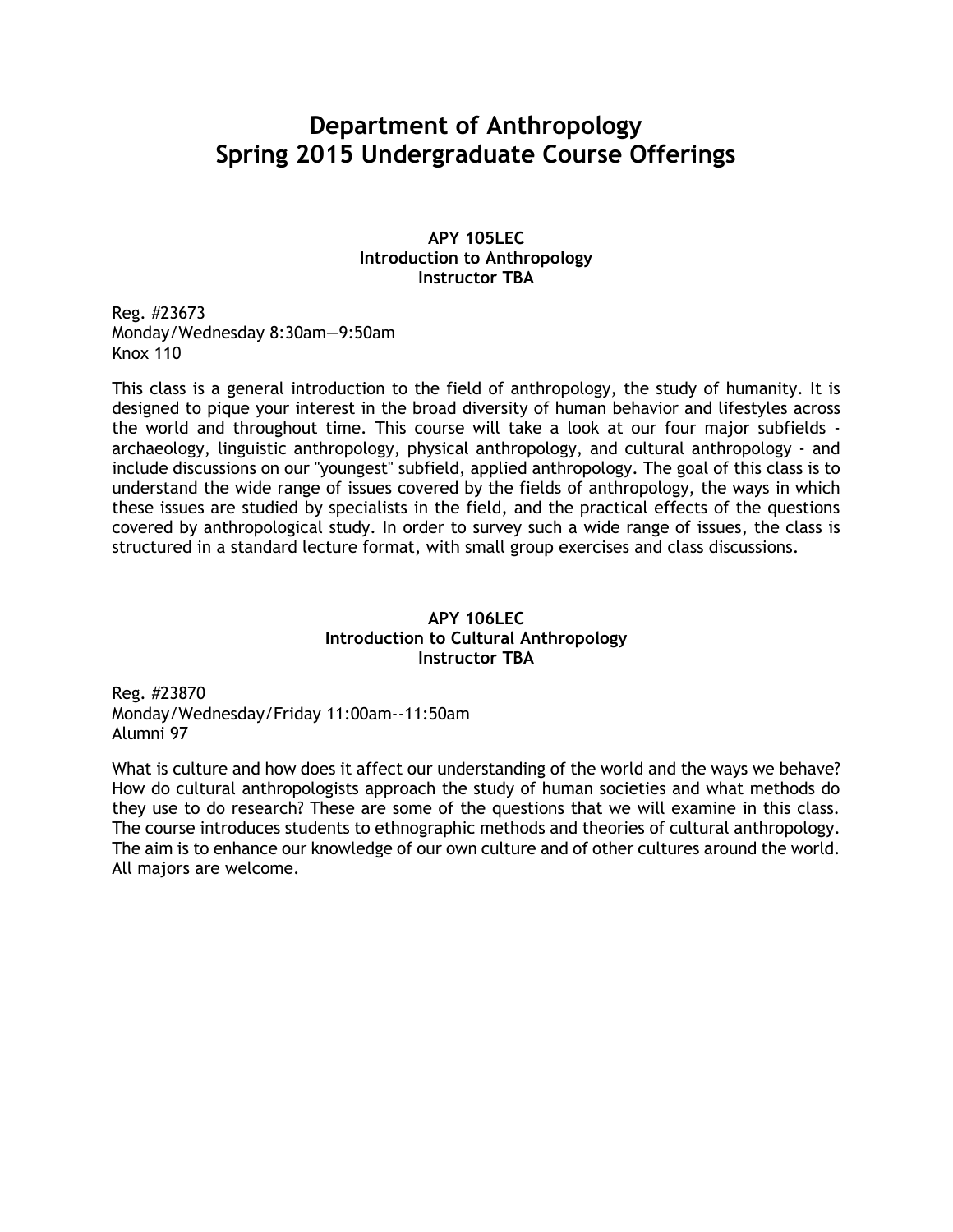#### **APY 107LEC Introduction to Physical Anthropology Instructor Dr. Stephen Lycett**

Reg. #23680 Tuesday/Thursday 2:00 pm--3:20pm Natural Science Center 222

For centuries preceding modern times, our uniqueness as a species was taken as a sign of special creation; we were not seen to be a part of nature. But as knowledge of human evolution, our closeness to other primates, and our adaptations to specific environments emerged, we have taken our place in the animal kingdom. Here, we learn how those insights developed, and about current methods of understanding human origins and the natural forces that have shaped us.

> **APY 108LEC Introduction to Archaeology Instructor Dr. Timothy Chevral**

Reg.#23681 Tuesday/Thursday 12:00pm—1:20pm Natural Science Center 228

## **APY 168LEC Myth & Religion in Ancient World Instructor Dr. Roger Woodard**

Reg.#23977 Monday/Wednesday/Friday 12:00pm—12:50pm Fillmore Academic Center 170

Provides an introduction to the mythology of the Greeks and Romans. In addition to considering the myths themselves, we study how they have been employed by ancient through contemporary cultures as reflected in areas ranging from religious and social practice to works of art and architecture.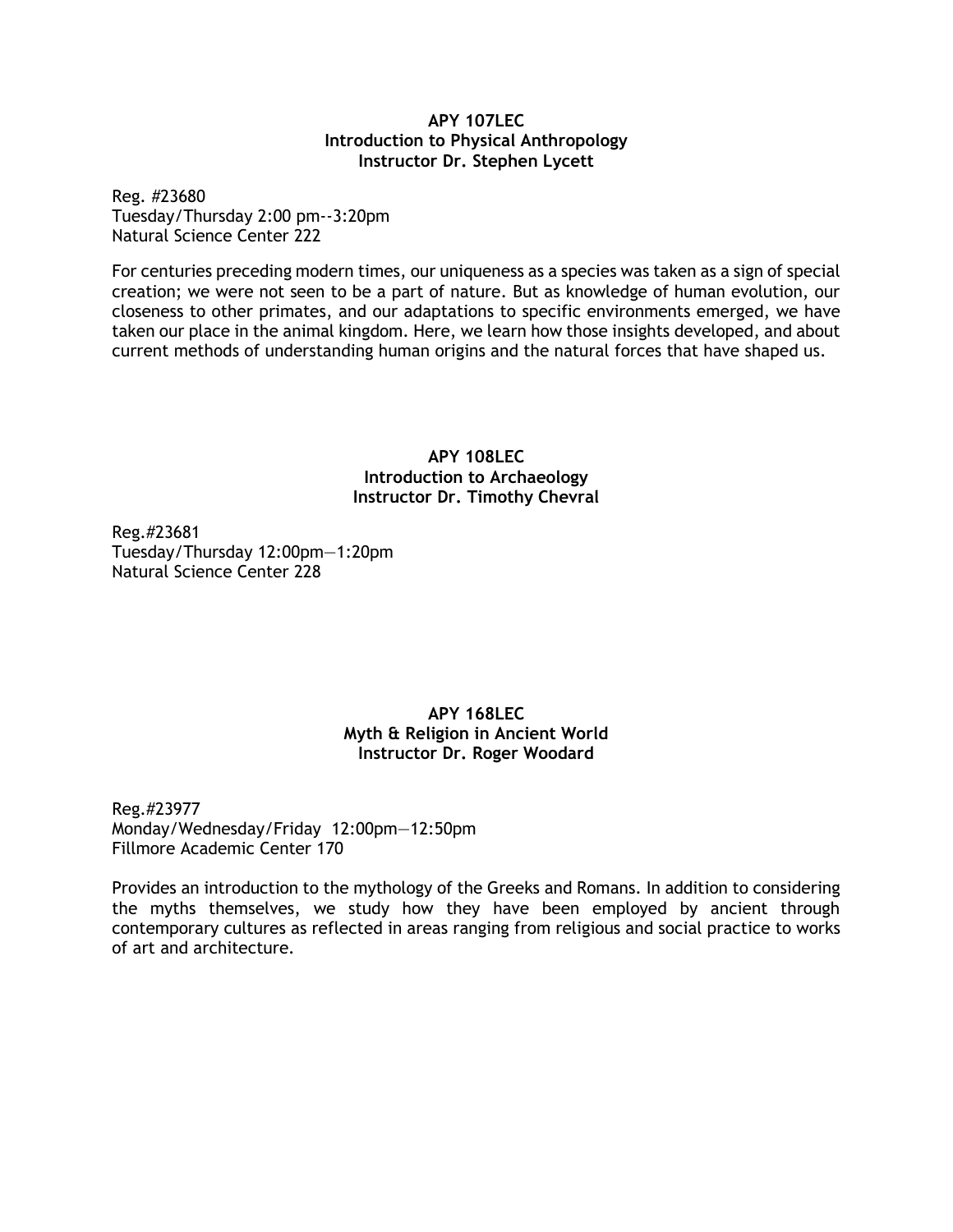#### **APY 248LEC Human Genetics Instructor Dr. Christine Duggleby**

Reg.#23722

Monday/Wednesday/Friday 12:00pm—12:50pm Fillmore Academic Center 170

Examines contemporary human genetics relevant to families and society, including genetic diseases, family planning and demography, genetic counseling and prenatal diagnosis, genetic engineering, and genetics and the law. Provides students with sufficient understanding of contemporary human genetics to intelligently address these issues.

## **APY 250LEC Anthropology Through the Bible Instructor Dr. Phillips Stevens**

Reg.#23741 Tuesday/Thursday 9:00am—10:20am Capen 262

The Bible, the most influential book in the history of literacy, is a compendium of cultural traditions. Using the bible as our basic text, and drawing comparative data from world ethnology, we will consider basic cultural themes like kinship and social organization, economics, and politics. Religion pervades all, of course; and we will encounter myths and rituals, folktales, taboos, magic and sorcery, blessing and curse, spirit possession and other altered states of consciousness, gods and angels, spirits and demons. We will recognize many standard types: kings, prophets, priests, spirit mediums, heroes and tricksters, soldiers, farmers, herders. All display common human traits: compassion and caring, wisdom and stupidity, deception and treachery, envy, bitterness, and revenge. Readings will be assigned from some required and recommended texts and articles; assessment will be based on attendance and participation, two or three short tests, and individual research projects. Principal course objectives include enhanced familiarity with the Bible, as well as broader knowledge of ethnology, and a unique and interesting learning experience. No prerequisites.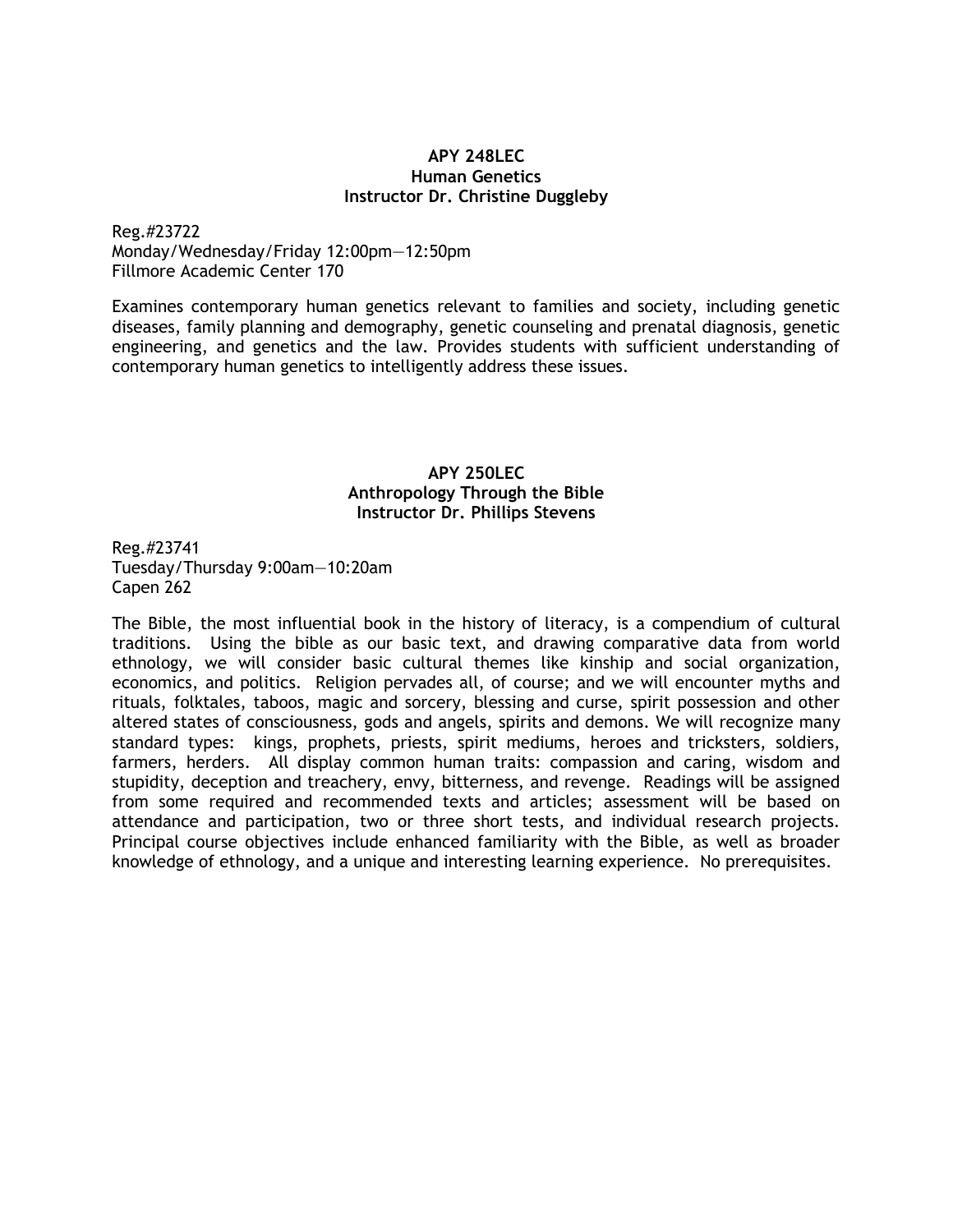#### **APY 265LEC People of South East Asia Instructor Dr. David Banks**

Reg.#23723 Monday/Wednesday/Friday 10:00am—10:50am Capen Hall 262

Examines the history and culture of both mainland and island Southeast Asia, emphasizing kinship, religion, and political systems, as well as art forms.

## **APY 275LEC Introduction to Medical Anthropology Instructor Dr. Fred Klaits**

Reg.#23674 Tuesday/Thursday 2:00pm—3:20pm Baldy Hall 101

This course uses ecological, evolutionary, and cultural perspectives to study human health. Topics covered include the ecology and epidemiology of disease; genetic, physiological, and cultural adaptation; nutrition; pregnancy and childbirth; stress; culture change; and health disparities in both developing and developed countries. Health issues associated with globalization and increased military conflict will also be covered. Supplementary readings deal with maternal health, midwifery, and children's health and nutrition in Africa and illustrate the biocultural approach to health.

## **APY 320SEM Seminar in Cognitive Anthropology Instructor Dr. Donald Pollock**

Reg.#23676 Tuesday/Thursday 2:30pm—3:50pm Fillmore Academic Center 352

Examines human thinking as a cultural and social, as well as a psychological (or computational), phenomenon. Regards cognition as closely interconnected with cultural forms, social systems, and everyday activities. The course also addresses the very concept of 'cognition' as a cultural product whose social and historical origins require investigation.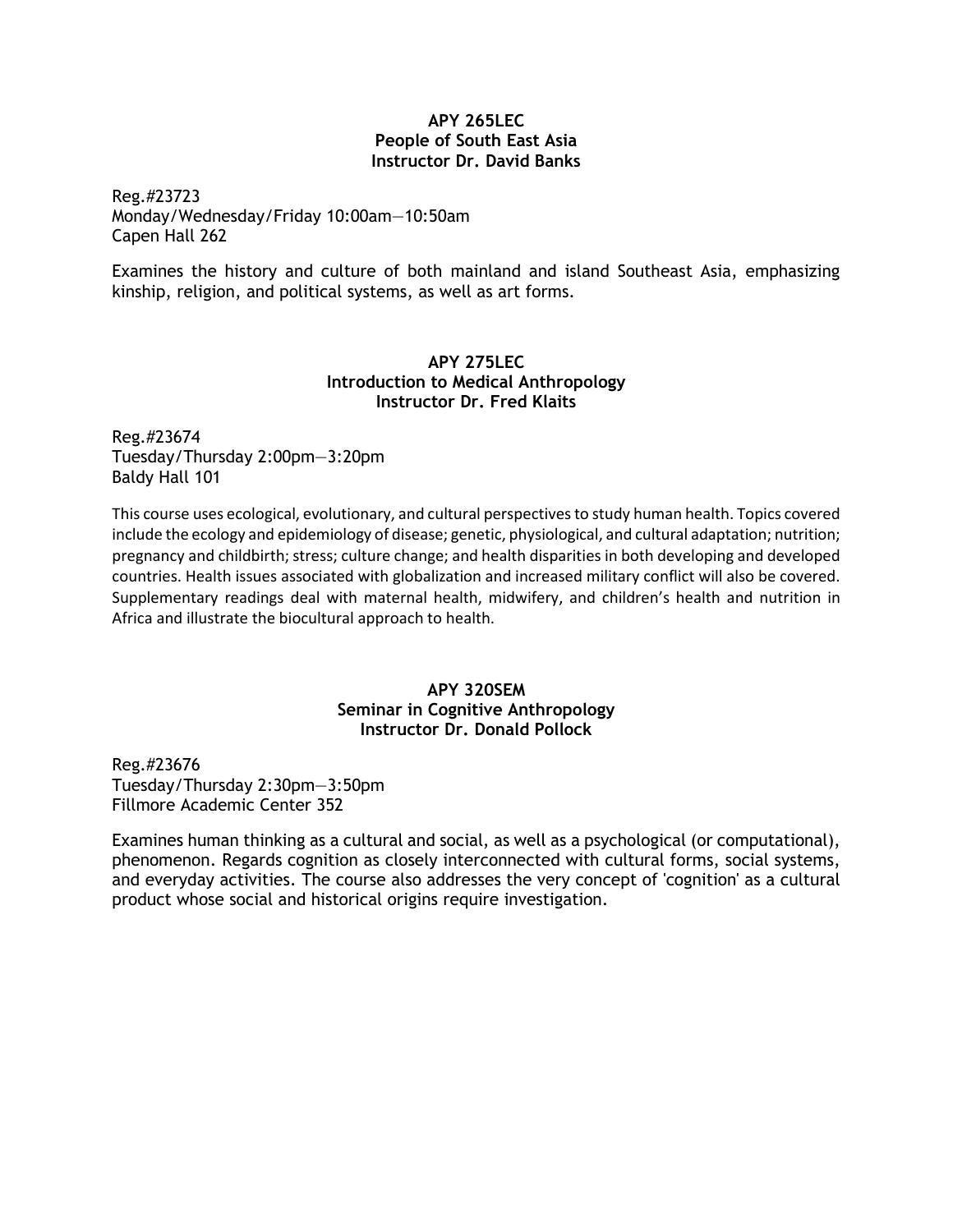#### **APY 321SEM Special Topics: Indians of North America Instructor Samuel Rose**

Reg.#24036 Monday/Wednesday/Friday 11:00am—11:50am Talbert Hall 106

This course provides students with a survey of the diverse cultures of native North America (north of Mexico). This course will include units centering on 1) an introduction to the indigenous cultures themselves and the classic "culture areas" of North America, 2) an examination of anthropological approaches to the study of native peoples, 3) the history of anthropology's engagement with native peoples, and 4) the role that native North America as a region has had in the broader development of socio-cultural anthropology as a discipline. This course also includes anthropological examinations of modern indigenous communities on a number of topical contemporary issues including urbanization, economic development, race and identity, etc.

## **APY 345LEC Comparative Primate Anatomy Instructor Dr. Joyce Sirianni**

## **APY 346LAB Dissections in Comparative Primate Anatomy Instructor Dr. Joyce Sirianni**

## **APY 345LEC**

Reg.# 23750 Monday 4:00pm--6:40pm Fillmore Academic Center 170

**Students are required to register for 1 lab section:**

**APY 346** Location: All labs take place in Spaulding Quad, Room 155

| LAB A | Monday, 9:00am-12:50pm                 | $(Reg. \#23747)$ |
|-------|----------------------------------------|------------------|
| LAB B | Tuesday, $1:00$ pm $-4:50$ pm          | (Reg. #23756)    |
| LAB C | Wednesday, 1:00pm--4:50pm (Reg.#23761) |                  |
| LAB D | Thursday, $1:00$ pm $-4:50$ pm         | $(Reg. \#23762)$ |
| LAB E | Friday, $2:00$ pm $-5:50$ pm           | $(Reg. \#23763)$ |

The lecture studies descriptive and functional primate anatomy, with relevance to the origin and adaptation of groups within the order of primates. The laboratory component covers basic primate gross anatomy learned by dissecting and making comparative observations of various species of primates.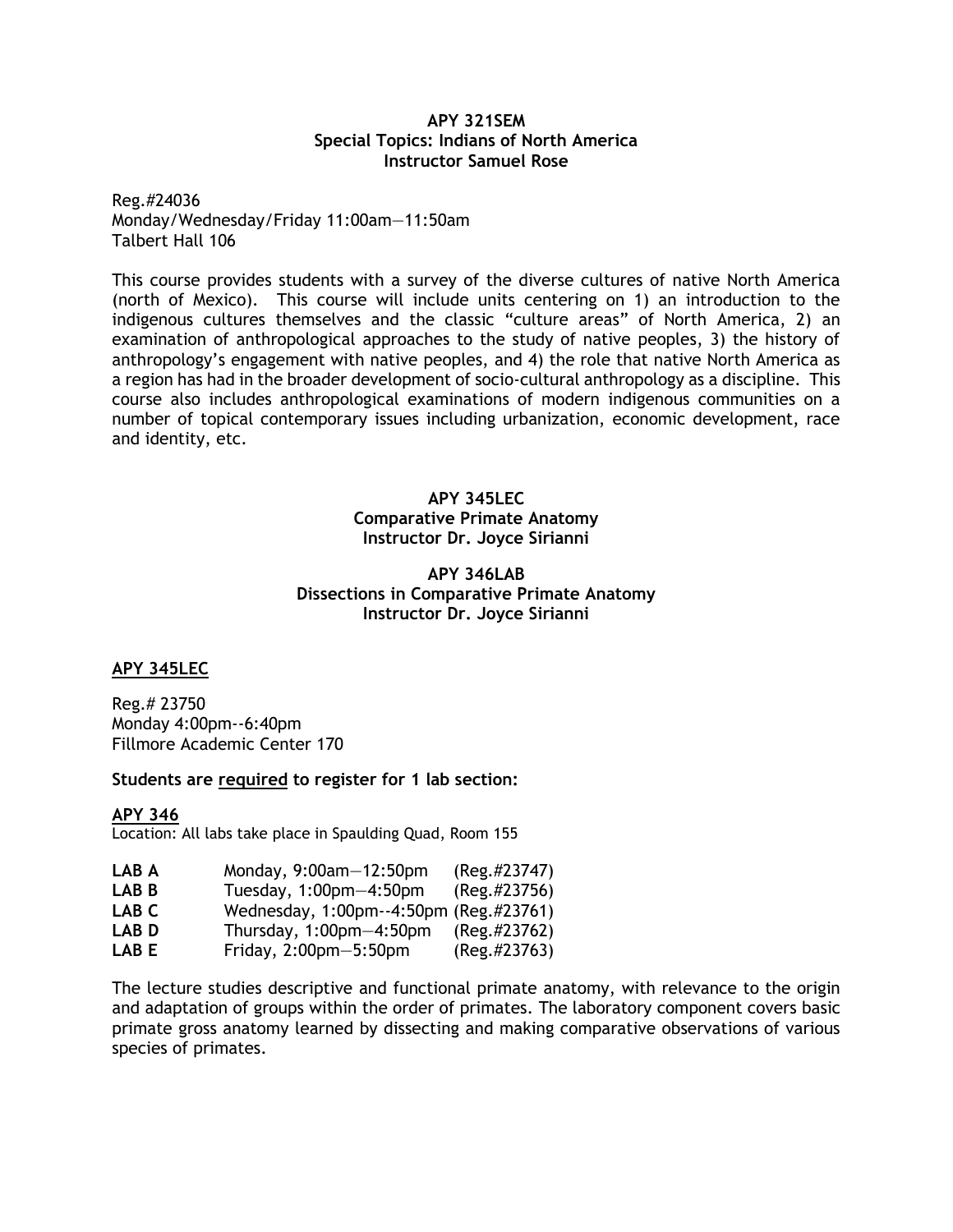#### **APY 367LEC Meso-American Archaeology Instructor Dr. Warren Barbour**

Reg.#23678 Wednesday 9:30am—12:10pm Fillmore Academic Center 354

Examines art, iconography, architectures, and archaeology of ancient Mexico, Guatemala, and Belize; also covers religious, political, and economic development from its beginning, around 2000 B.C.E., to its decapitation by the Spaniards in 1521.

### **APY 369LEC Peoples and Cultures of Sub-Saharan Africa Instructor Dr. Phillips Stevens**

Reg.#23675 Tuesday/Thursday 11:00am—12:20pm **TBA** 

Explores cultures of hunting, pastoral, and agricultural societies, including history, social structure, political and economic systems, religion, and aesthetics. Also considers the impact of colonialism, industrialization, urbanism, and political independence upon African societies and cultures.

#### **APY 384SEM Book of Ancient Mayas Instructor Dr. Dennis Tedlock**

Reg.#23976 Tuesday/Thursday 11:00am—12:20pm Clemens Hall 17

For the ancient Maya, books were instruments for seeing into distance times and places. The course will consider new deciphered hieroglyphic works, together with the works of Mayan writers who used the alphabet after the Spanish invasion. We will examine the results of recent breakthroughs in the decipherment of the Mayan script and even learn to read some hieroglyphs, picking up some basic knowledge of astronomy in the process. We will also read English translations of narratives, prayers, speeches, chants, and songs, at the same time listening to what some of these forms sound like in the original language.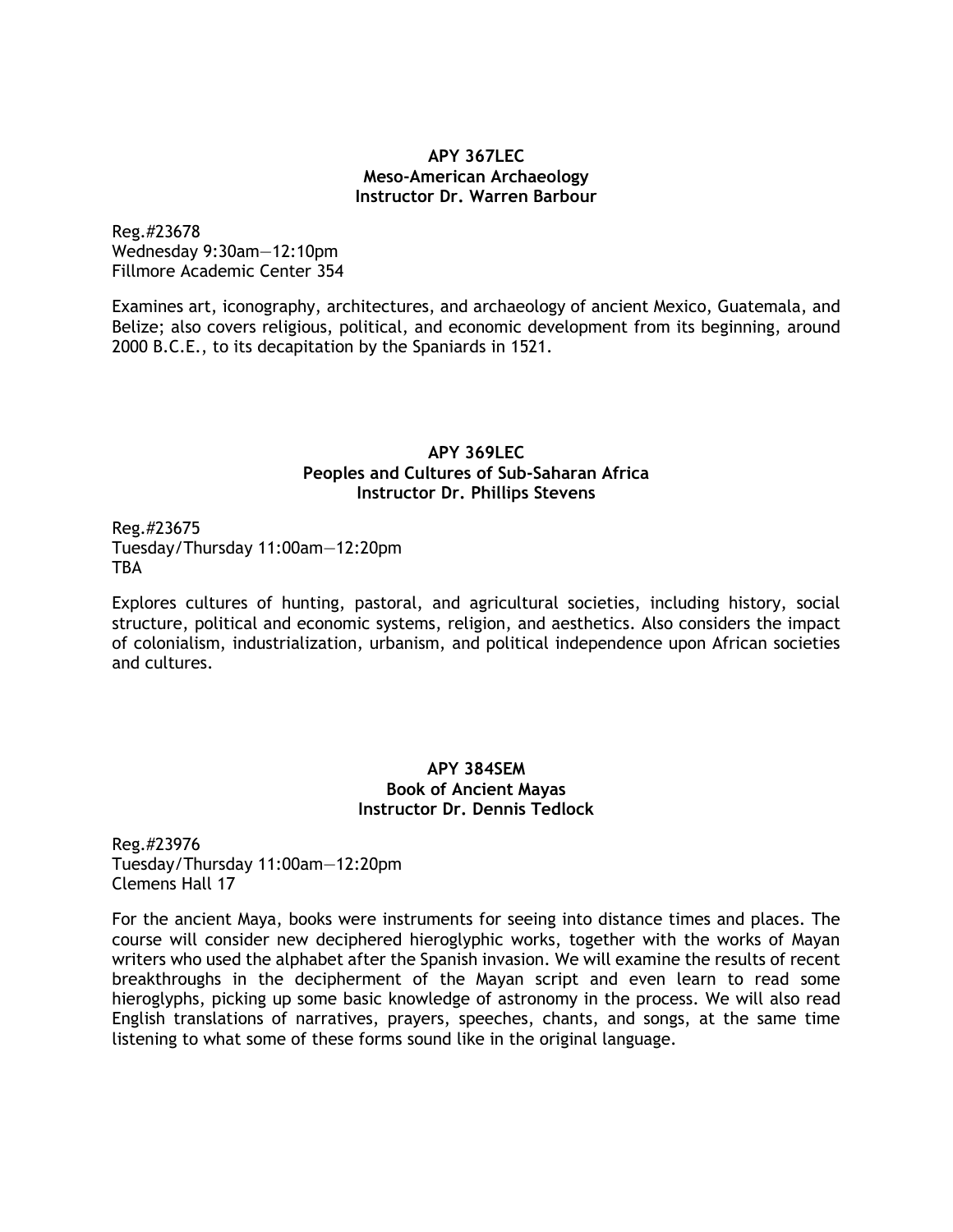#### **APY 394LEC Religion and Healing in Native South America Instructor Dr. Ana Mariella Bacigalupo**

Reg. #23726 Tuesday/Thursday 12:30pm—1:50pm Fillmore Academic Center 352

Surveys the contemporary religions and healing practices of Native South Americans through the ethnographies of a variety of South American groups. Explores Native South American concepts of time, space, power, order, destruction, and renewal and their manifestations in birth, initiation, healing, and death rituals. Attempts to understand different worldviews and practices that help us rethink our way of conceiving the world and our role in it.

#### **APY 414SEM Museum Management Instructor Dr. Peter Biehl (dual-listed with APY 514SEM)**

Reg. #23725 Monday 9:30am—12:10pm Anderson Gallery

Museum and collection management and research are motivated by two things: a love of objects, and a fascination with the ways in which they speak about the past and the present. The care of artifacts cannot stop at identification, physical conservation, and exhibition. Research about museum and collection objects must be seen as part of a larger task: an exploration of the social and cultural significance of objects in relation to each other and to the people who made, used, and kept them as well as those who collected them. Conservation must include preservation of the information accompanying an object, information beyond provenance, or object type. Finally, curatorial research entails a critical awareness of our own culturally-bound responses to artifacts. This course prepares students for research in the museum environment, and for the challenge of developing meaning and value for those collections, in the context of the Cravens Collection, housed since March 2010 in the Anderson Gallery of the UB College of Arts and Sciences, where the course will be held. Each class integrates presentations, group work and discussion, case studies, and independent research. In addition, the instructor will facilitate visits from guest lecturers. At the end of the course, the students will curate together their own public exhibition of objects from the Cravens Collection, and will write up short narratives about the objects they have studied during the course. The narratives will then be included in an exhibition catalogue.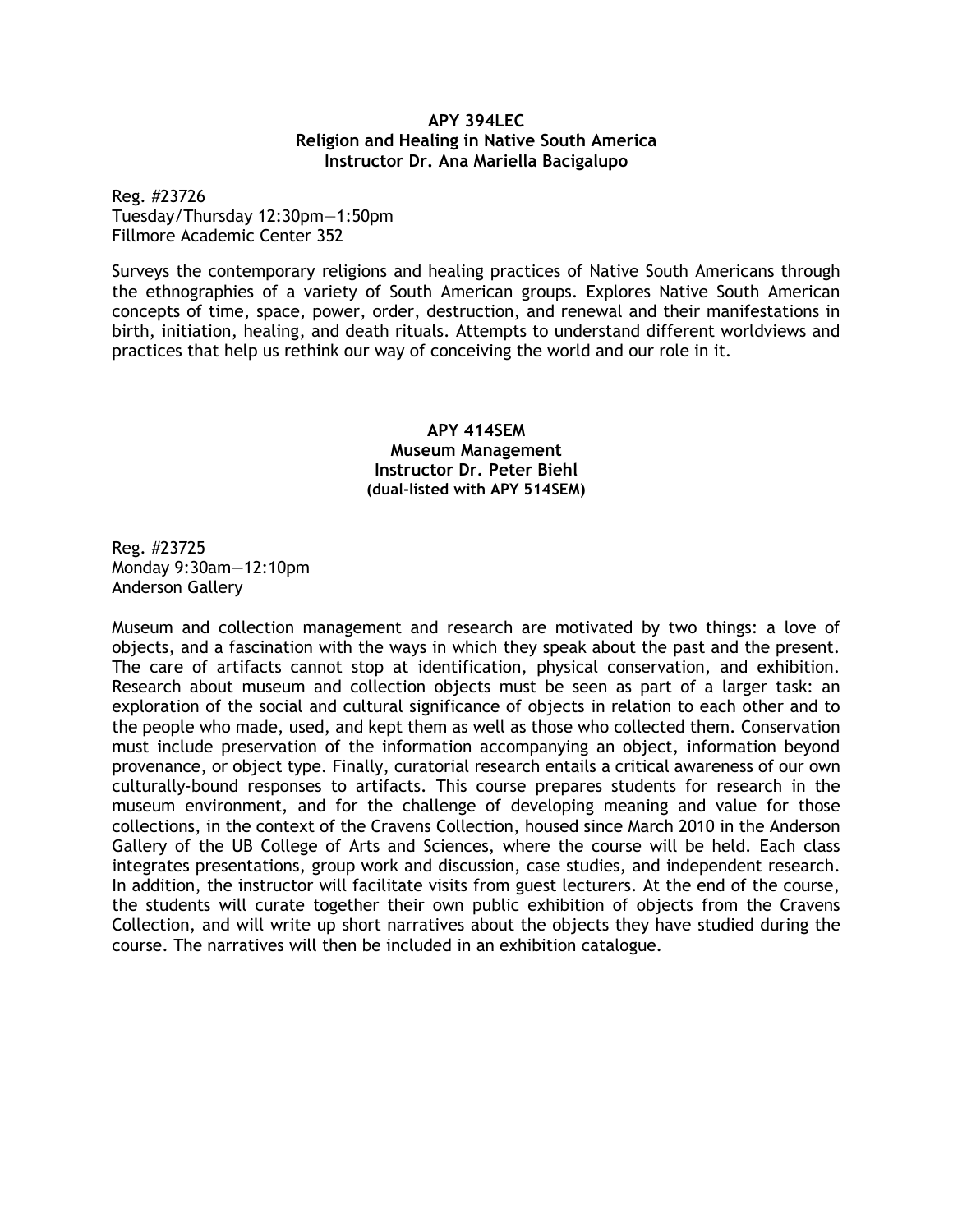#### **APY 443SEM Advanced Physical Anthropology Instructor Dr. Christine Duggleby (dual-listed with APY 594SEM)**

Reg. #23777 Wednesday 2:00pm—4:40pm Spaulding Quad 158

Topic: Genetics of Evolutionary Conflicts.

#### **APY 444SEM Ethology Practicum Instructor Dr. Carol Berman**

Reg. #23729 Thursday 3:00pm—5:40pm Spaulding Quad 158

Semester long, quantitatively based research project on the behavior of animals at the Buffalo Zoo. Goals include: becoming familiar with a range of techniques used to study animal behavior in the field and in captivity, learn to observe animal behavior in a scientific manner, an gain experience in all aspects of scientific research - generating an interesting question, researching what is already known about the topic and species, designing a protocol to answer the question, collecting data at the Zoo, analyzing the data, and reporting the results and conclusion both in an oral presentation and in a written scientific report.

## **APY 488LEC Kinship and Social Structure Instructor Dr. David Banks**

Reg. #23724 Monday/Wednesday/Friday 1:00pm—1:50pm Fillmore Academic Center 351

Examines kinship and family patterns in simple and complex societies. Also examines the role of kinship in society and the human quality of kinship patterns, including plural marriage, divorce, the incest taboo, gender, clans, lineages, and joint families.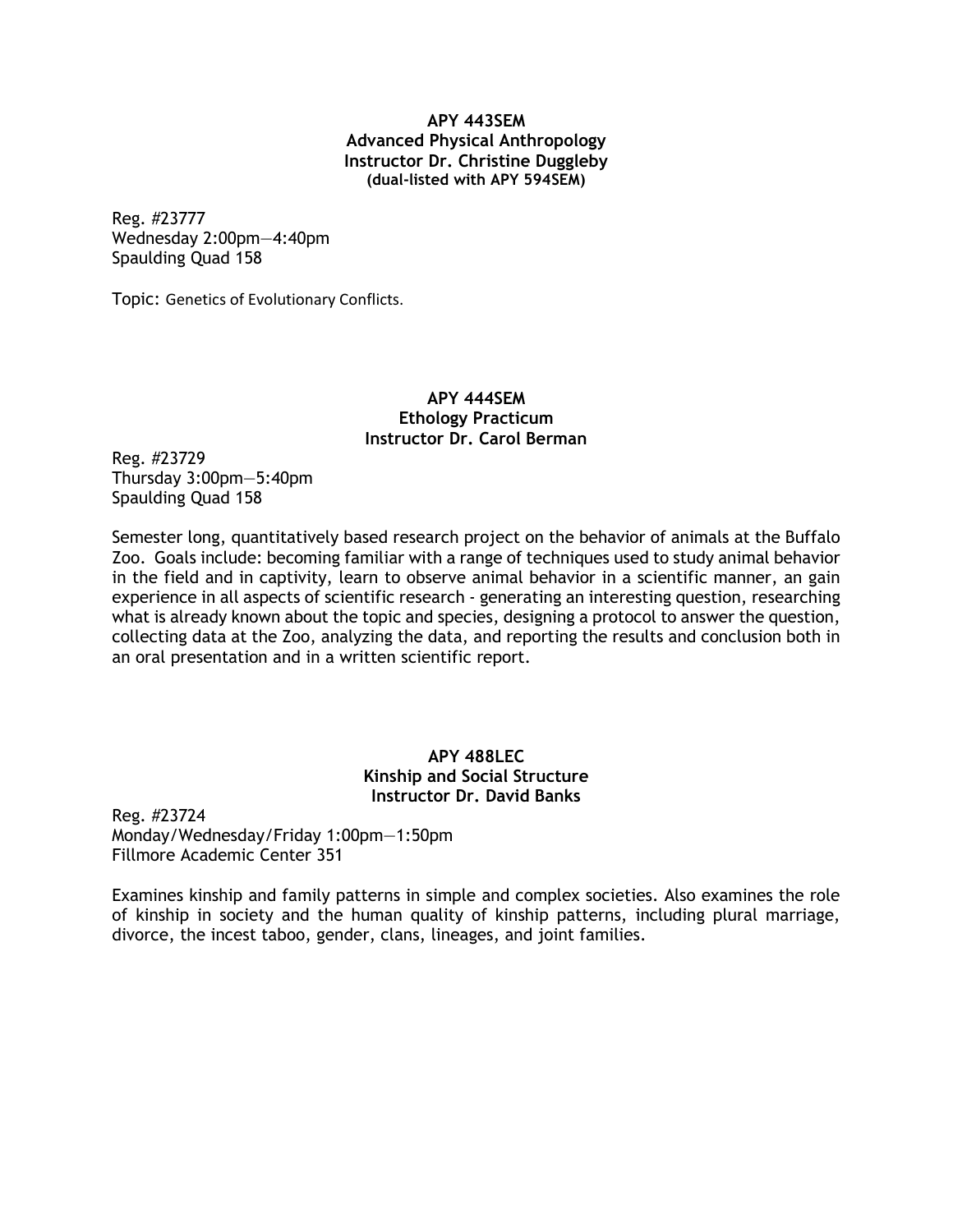#### **APY 494SEM Senior Seminar: Violence and the Nation-State Instructor Dr. Vasiliki Neofotistos**

Reg. #23797 Thursday 9:30am—12:10pm Fillmore Academic Center 354

How can we make sense of violence? What are the conditions that generate it? Does the state play a role in fomenting violence? How are events such as the shooting at Columbine High School in Colorado and the NATO bombing of Kosovo in 1999 connected, if at all? These are some of the questions around which this senior seminar is woven, with the aim to encourage students to think critically about the nation-state and some of its effects on social life.

We will begin by exploring violence as a social phenomenon that takes place not only in times of war but also in times of peace. Through readings on drug addiction and the US inner city, infant mortality in Brazil, and the death of elderly African Americans during the 1995 Chicago heat wave, we will consider violence as usual and "daily routine" that is embedded in the normative fabric of daily life and passes unnoticed. We will then examine the intricate connections among everyday violence, collective violence and the nation-state and explore the conditions that have made mass violence possible in countries around the world. The seminar will conclude by exploring the ways in which people experience social life in an increasingly violent world.

> **APY 495SEM Supervised Teaching Dr. Joyce Sirianni**

Reg. #23730 **TBA** Spaulding Quad 158

## **APY 496TUT Internship**

**Tutorial Credits:** 1-6 **Semester(s):** (No information on typically offered semesters) **Pre-requisites:** permission of instructor **Grading:** Graded (A-F) Students wishing to complete an internship with a host agency may register for this course with the agreement of the agency supervisor and the faculty advisor.